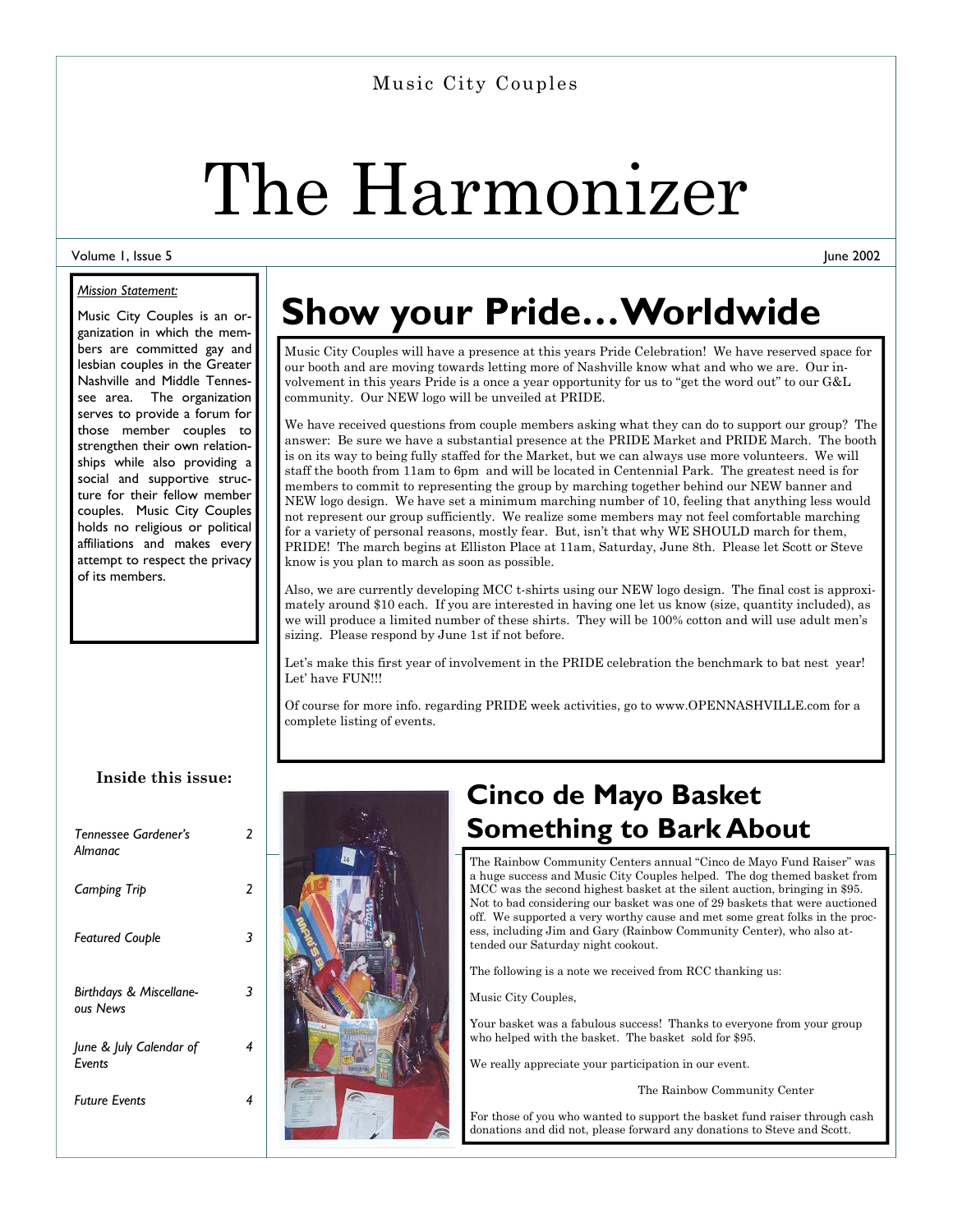# **Weeds Be Gone? What Hallucinogenic Are You On?**

From the looks of our garden, it seems like we are in for a lush summer, with green for as far as the eyes can see! We have it all planned and it looks like things are coming along wonderfully. Even the weeds!

Yes, boys and girls, I said weeds! One does not make an omlet without breaking a few eggs, and unfortunately, in the gardening world there is no broken egg like a weed! Just when you think it's safe, you have all those weeds pulled, guess what...There they are again!

This comes from three things: water(spring rains & sprinklers), tilling(digging holes), and then our fair feathered friends, the birds. Water weeds spring up every time you water your lawn or it gets a good drenching from good ole' Mother Nature. As for the tilling, many seeds need exposure to light to germi-

nate. Every time you plant something, you bring more seeds to the surface to germinate. Last but not least, you have those beautiful birds we love to watch from our windows. Well, many weed seeds are delicacies to those little feathered creatures and not all are digested! Guess what!!! Those birds are crapping in your flower beds while sitting in your shrubs, giving those seeds the opportunity to germinate and start that vicious cycle all over again! Unless you can catch them all and put a cork in it, you're stuck with the weeds.

This gardener's advice is simple as can be: pull them and make sure to get the root! What? You expected some miraculous way of exorcising them from your life for eternity? Dream a little dream while you are at it!

## **Music City Couples Campout 2001**

May 19th, the first annual Music City Couples camping trip kicked off with our arrival at Rock Island State Park, just outside of McMinnville. The pictures that were taken by before the trip could not do this place any justice as we soon found out.

Five couples joined us for a weekend full of fishing, cooking, hiking, good company and conversation, and an overall relaxing time. Friday afternoon campsites were set up (Bill having to rake his site), and Tara helping Bobby and Larry erect their outdoor condominium. Of course all that hard work set up some serious appetites and chowing down on some hamburgers and hotdogs. Later in the evening once a roaring fire was going, we ate s' mores and told ghost stories. Ask Bobby to tell you his...

After a good night sleep and a hearty breakfast, everyone decided to head off and explore the sites. The trails were beautiful with the wild plants and well placed waterfalls. Julia had a Martha Stewart moment and had each couple pose with the waterfall in the background which would be later embossed on rocks collected by Julia. Of course, no trip would be complete without heading out on the mountain bikes and hitting the bike trails, thus exploring the restricted areas of Rock Island State Park.

Dinner was prepared that evening with a hearty stew over the campfire by Bill and Jerry. Of course, no camping trip would be complete without the rain. Everyone headed for cover to the shelter close by and lo' and behold, there was a

ping pong table, thus a fierce game of ping pong ensued. Congratulations to Duane (Greg) for being the first Music City Couples Ping Pong Champ.

Sunday, everybody packed up camp and headed to McMinnville for a relaxing sit down meal before the trek home. While at dinner of course, it was decided to head back to the local Kmart to take advantage of the going out of business sale. (Hey, who can resist shopping and getting a good deal at the same time!)

Next year, we hope to have even more couples join us! It was a great weekend to relax and get to know the couples you've seen before but not had a chance to talk to while leaving the pressure of the city behind you.

Till next year….Nite John Boy!





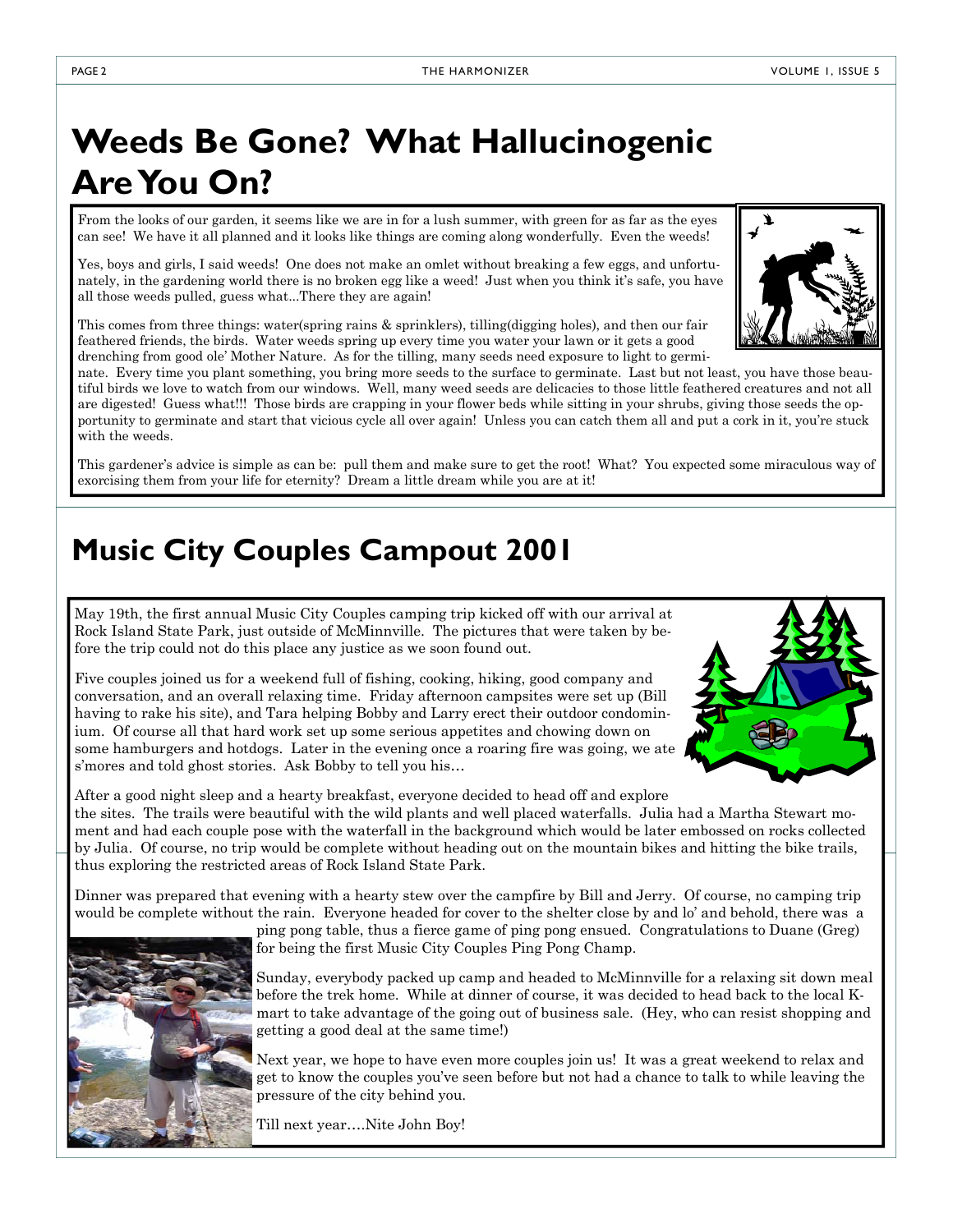# **Feature Couple of the Month: Steve and Scott, The Presidential Chair Couple interview by Julia (Tara)**

**Steve and Scott met 71/2 years ago on August 31, 1994.** The word on the street is that Scott told a mutual friend of theirs that, "Steve has a cute butt" and the rest they say is history. The other real story is that they were both out at a dance club and Steve was grooving to the music when this dweeb guy came up and asked him to dance. "Hmm, no thank you, this is car driving music." A few minutes later Scott came up with all his grace and manliness and said, "would you like to dance?" Steve said, "sure."

**Scott finds that Steve's "sense of adventure" is what charms him the most about his partner.** For Steve, it's that "Scott is his best friend."

**How did you both end up in Nashville?** Well Scott did what any dutiful wife would do, Steve's job transferred him and Scott came along. Of course, Scott was not happy in his job and it really worked out well for the both of them. That was one year ago this month.

**Do you all have any pet?** They have three wonderful pets. The biggest is Lucy weighing in at approximately 25lbs, she's black with spots on her toes and she squeal like a pig when you pet her. Chi Chi is all of 5lbs. soaking wet and she too has learned to squeal like a pig, she's a Chihuahua. Did the name give it sway? Next comes Maxwell House their cat, named lovingly after his father, Scott. He's got fanged teeth of a mountain lion but he's just as sweet as a button, ask Bill. The dogs favorite past time is to roll in something that their fathers prefer they didn't. Ask Scott about that one.

**What are your hobbies?** Scott likes to read books about Southern women, he find s them very entertaining. He enjoys softball and currently plays every Sunday with a team that is sponsored by the Nashville Storms. He also likes to mountain bike and does so with his sweetie. Steve also likes to mountain bike, but he enjoys working in the yard and collecting Matchbox cars. (I've heard he has over a thousand of those little buggers.)

**What is your idea of an ideal evening?** They both agreed that, "taking a walk, then going to dinner" is what they enjoy most.

**Where did you go on your first date?** Well they both laughed out loud and looked at each other, this ought to be good.) We had met and danced, Sunday, they went to the movies (but to feel a little insulated from the ol' guy meets guy, has sex and moves in theory) Steve invited a bunch of his friends to go along. The movie was Natural born Killers. On their first date alone they went to Longhorn's Steak house and Steve tried to be butch and ordered a beer. (That's the truth folks, you heard it here first.)

What is your dream job? Steve piped up and almost immediately with, "to host the Oscars." I could see it. Scott, showing a little more depth than his partner said, "I'd like to have my own homeless shelter", but then showing his true identity, "my second would be a talk show host." Steve's second choice would be, "Brad Pitt's body double."

Well there it is folks, our first ever 'featured couples' article. May we all follow in their footsteps. Hope you know these guys a little better no, I sure do love them to death. Bill and Jerry (Media couple) will be featured next month.

Until then...Julia

| Beginning, June 1, the<br>Nashville Storms will be<br>signing people up for their<br>new Monday Night Sand<br>Volleyball League at the<br>Toolbox. For more info<br>visit the Storms website at<br>www.NashvilleStorms.co<br>m. | WE WANT YOUR<br><b>FEEDBACK!!!</b><br>Since this is the<br>third newsletter of<br>Music City Couples,<br>Bill and I would like<br>to know what you<br>think of the newslet-<br>ter, give us your in- | Mar<br>day,<br>Bill<br>pool<br>float<br>for y<br>boar |  |
|---------------------------------------------------------------------------------------------------------------------------------------------------------------------------------------------------------------------------------|------------------------------------------------------------------------------------------------------------------------------------------------------------------------------------------------------|-------------------------------------------------------|--|
|                                                                                                                                                                                                                                 | put by going to the                                                                                                                                                                                  | As p                                                  |  |
| <b>BIRTHDAYS</b><br>Stefen (Steve)<br>6/3<br>6/29<br>Russ<br>(Don)                                                                                                                                                              | board and offering<br>your suggestions.<br>Please help us out so<br>we can make the<br>newsletter better for<br>you! Thanks!                                                                         | new<br>buil<br>Dua<br>celle<br>kno                    |  |

k your calendars now for Satur-June 29th, from 1 pm till ? at & Jerry's place. Join us for a party & cookout. If you have a t bring it, however, we have four our use. Stay tuned to the d for more info on this event!

previous mentioned in the May sletter regarding the fence ding & cookout at Greg and ne's new place, they have caned the event, but will let us know when it will be rescheduled.

*The Harmonizer* is a monthly publication of Music City Couples. Production of the newsletter is the responsibility of the Media Couple. We encourage all members to submit articles to appear in the newsletter. The Media Couple reserves the right to select and edit all articles for publication.